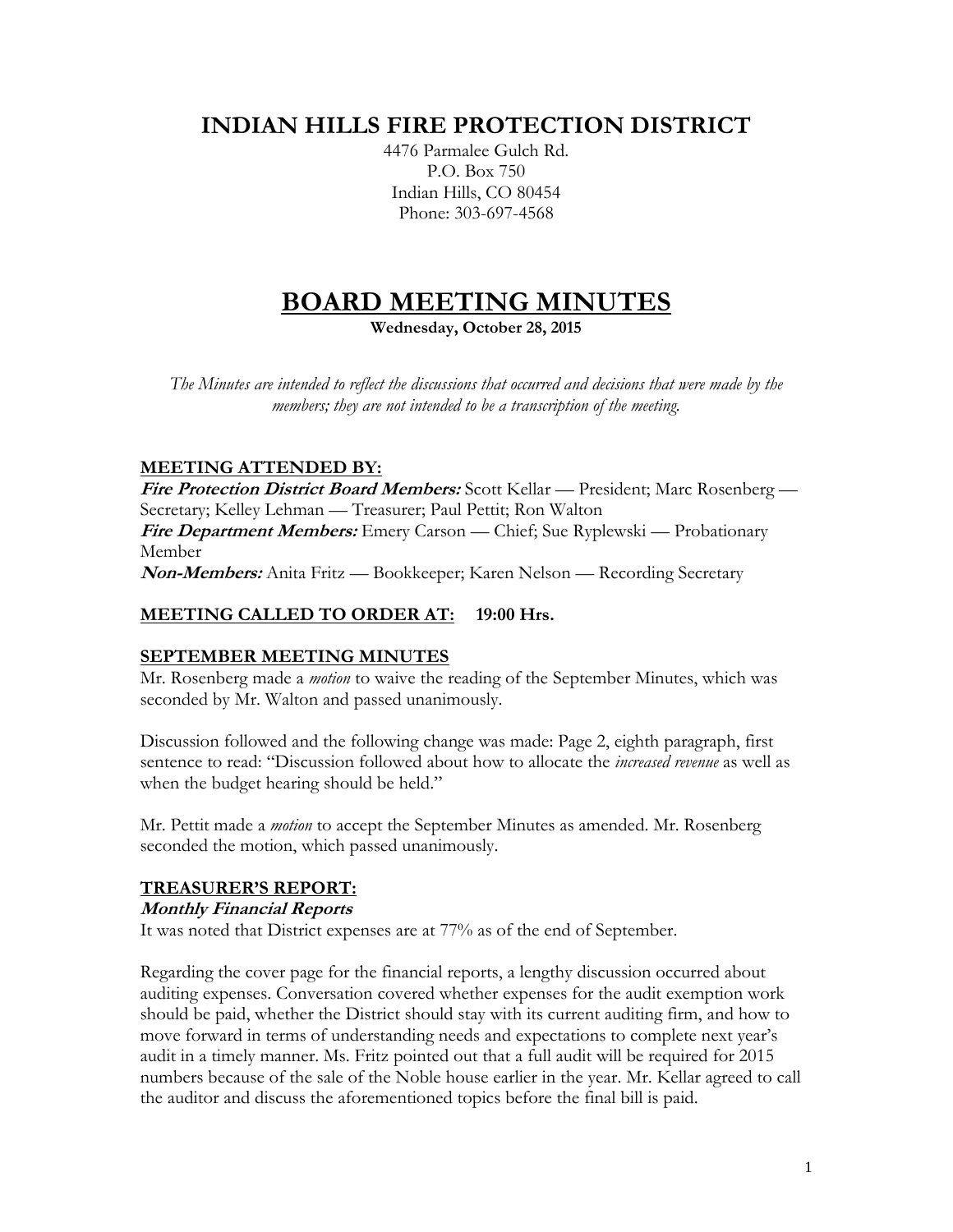In the Profit Loss Budget Performance spreadsheet, it was noted that expenses allocated to account #5150 (Station Maintenance/Repair) for station roof and siding work need to be moved to a capital expense account since the work adds to the value of the building.

In Checks, it was agreed that check #12699 to Haynie & Company for the audit will be held until after Mr. Kellar has spoken to the firm.

Mr. Rosenberg made a *motion* to approve checks #12689-12710, excepting check #12699, plus automated payments, credit card expenses, and bank fees. Mr. Pettit seconded the motion, which passed unanimously.

#### **Audit Update**

Mr. Kellar said that he'd like to have a representative from Haynie & Company come to the next Board meeting to present an overview of the audit. Discussion also followed about the procedure for revising the budget and whether it is necessary and, if so, the timing for doing so. Mr. Kellar said he would discuss it with both the auditor and the District's attorney.

#### **Unemployment Insurance Rebate Status**

Ms. Fritz said that the District is owed money but hasn't heard back on it yet.

#### **DEPARTMENT/OFFICERS' REPORTS:**

#### **Fire Marshal — Randy Rudloff**

Not present. Mr. Carson stated that the County Commissioners are still discussing the proposed fire codes. He added that area fire chiefs are planning to attend an upcoming meeting to encourage passage of the codes. It was also noted that the new hydrant on Navajo Rd. is too low and will have to be raised.

#### **Chief — Emery Carson**

Mr. Carson distributed a report and began by stating that ambulance collections as of the end of September are \$25,250.24.

Next, Mr. Carson stated that all items for the EMTS grant have been received except the scoop stretcher, which is still backordered. Apparatus 357 has a recall for a driver side tie rod and air bag replacement, Mr. Carson said, which will be scheduled for early November.

Mr. Carson concluded his report by summarizing the calls for the month, which total 18 to date. Total calls for the year stand at 188.

As an aside, Mr. Carson asked Mr. Kellar about the status of the QDS contract for radio site maintenance. Mr. Kellar responded that the attorney is reviewing it and said he would follow up on it.

#### **Assistant Chief — Marc Rosenberg**

Mr. Rosenberg said that he had nothing to share.

**Fire Captain — Scott Case** Not present.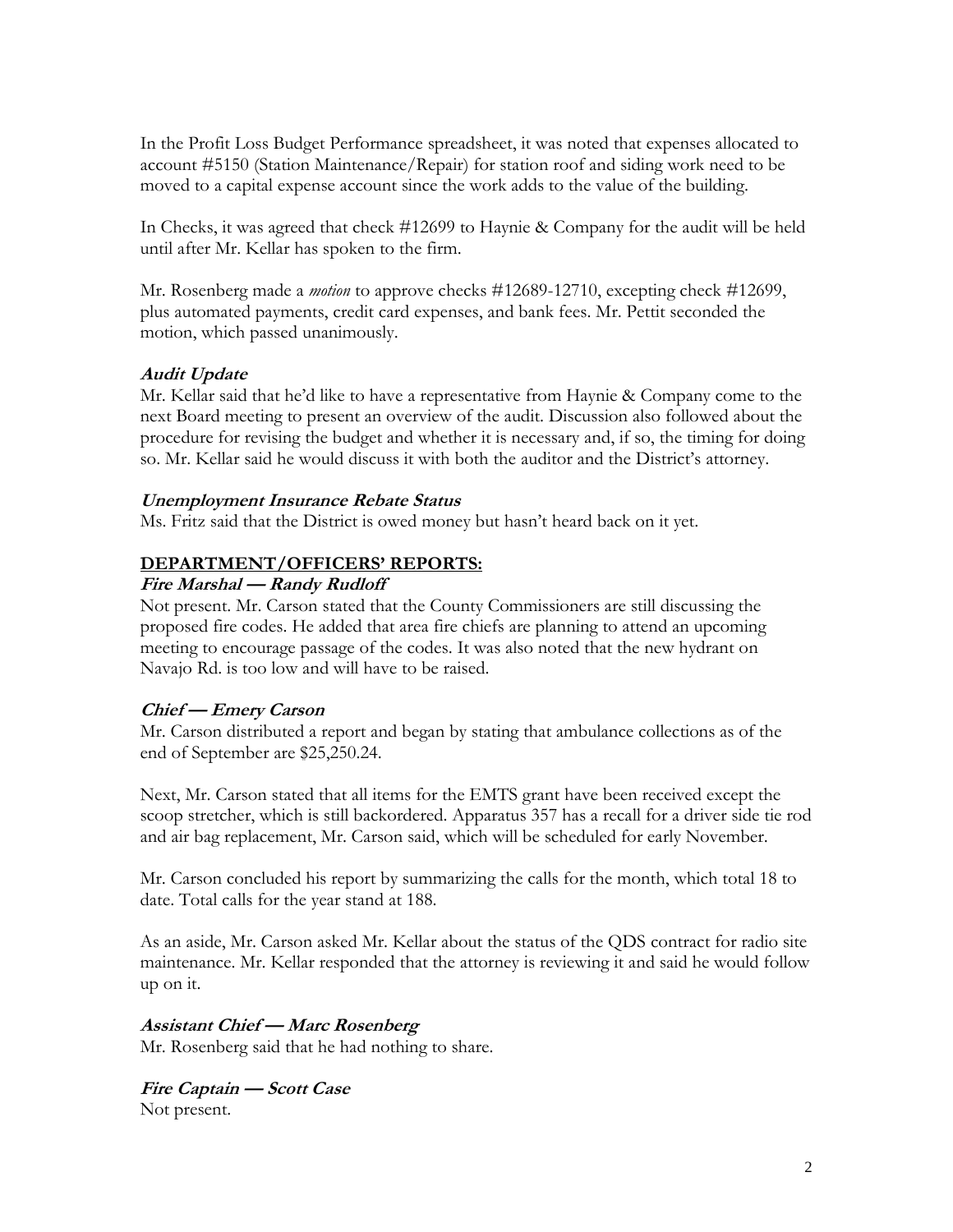#### **EMS Captain — Bob Fager**

Not present.

# **OLD BUSINESS:**

#### **Station Drywall Repair**

Mr. Carson distributed two bids for review. After discussion, Mr. Kellar suggested that Mr. Carson write up a detailed description of the work to be done and get updated bids. Ms. Ryplewski spoke up to say that she'd like to bid on the job as well.

#### **Snowplow Contract**

Mr. Carson distributed three bids for discussion. Brief conversation followed.

Mr. Rosenberg made a *motion* to hire Pine Grove Excavating to provide snowplowing services for the coming season. Mr. Pettit seconded the motion, which passed unanimously.

#### **NEW BUSINESS:**

#### **Station Exterior Siding**

Mr. Carson distributed estimates from three companies. After brief discussion about the need for new exterior siding, it was agreed to table the discussion until the next month's Board meeting.

#### **New Auditor**

Ms. Fritz recommended staying with the current auditor if a turnover in the bookkeeper position is anticipated. It was agreed that the District should look into getting estimates from other firms.

# **Awards Ceremony**

Mr. Carson announced that the annual awards dinner will be held Saturday, December 5. He said that he is still working to find a caterer.

# **EXECUTIVE SESSION:**

Mr. Rosenberg made a *motion* to call an Executive Session at 20:03 per CRS § 24-6-402(4)(f) to conclude Mr. Carson's annual review. Mr. Walton seconded the motion, which passed unanimously. All meeting attendees left the room with the exception of the Board members and Mr. Carson. Recording commenced using the District's recorder.

The Executive Session concluded at 20:24 and the meeting was called back to order.

# **ADJOURNED AT: 20:27**

There being no more business to discuss, Mr. Rosenberg made a *motion* to adjourn the meeting. Mr. Pettit seconded the motion, which passed unanimously.

*President:*

*Secretary:*